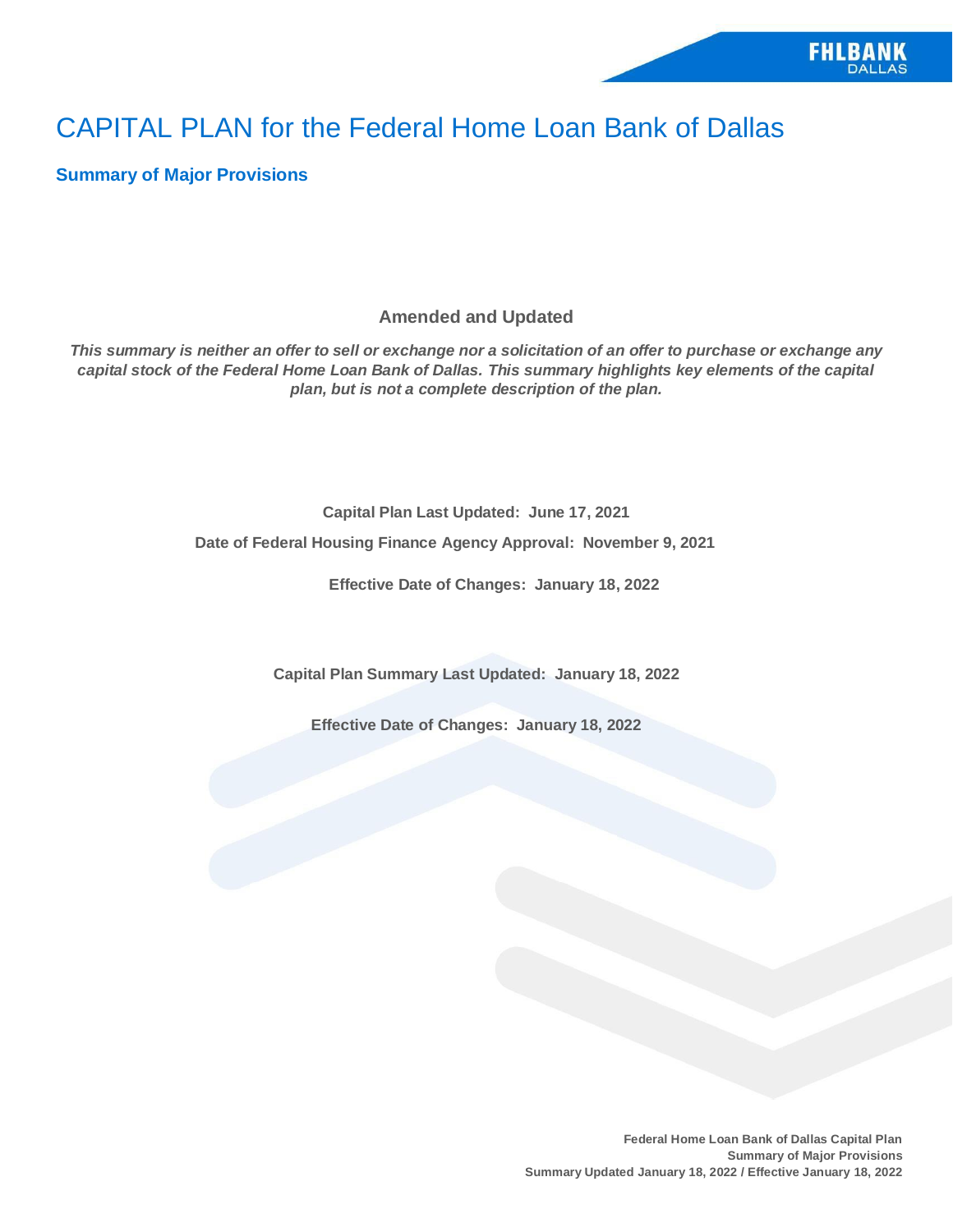## **Background**

The Gramm-Leach-Bliley Act of 1999 established a framework for each Federal Home Loan Bank (FHLBank) to establish a new capital structure. That framework required each FHLBank to replace existing capital stock with a new class or classes of capital stock, establish new minimum investment requirements for members, and comply with new minimum total, leverage and risk-based capital requirements.

Regulations adopted by the Federal Housing Finance Board (predecessor to the Federal Housing Finance Agency) in January 2001 required each FHLBank to submit a capital structure plan to the Federal Housing Finance Board by October 29, 2001 for review and approval. The Dallas Bank's initial Capital Plan was approved by the Federal Housing Finance Board on June 12, 2002, and the Dallas Bank implemented its new capital structure on September 2, 2003. The Dallas Bank has made several amendments to its original capital structure plan since its initial plan was approved. The Gramm-Leach-Bliley framework and implementing regulations remain in effect.

The most recent amendment to the Dallas Bank's Capital Plan took effect on January 18, 2022. The major provisions of the amended and revised Capital Plan are described below.

This document summarizes the major provisions of the Dallas Bank's current capital structure plan but does not describe all of its provisions. The Capital Plan itself provides more detail on each provision. The Capital Plan is available on the Bank's website at *fhlb.com* or by contacting Jaime Jordan, Director of Corporate Communications, at 214.441.8442 or by email at [jaime.jordan@fhlb.com,](mailto:jaime.jordan@fhlb.com) or by contacting Member Services at 844.FHL.BANK or by email at [member.services@fhlb.com.](mailto:member.services@fhlb.com)

## **Authorized Classes of Capital Stock**

The statutory framework for the FHLBanks' capital structure authorizes each FHLBank to issue either or both of two classes of capital stock: Class A stock, which is redeemable with six months' written notice by a member, and Class B stock, which is redeemable with five years' written notice by a member.

Each FHLBank must maintain enough total capital (defined as capital stock plus retained earnings) to meet total and leverage capital requirements, and must maintain sufficient Class B stock plus retained earnings to meet a risk-based capital requirement. Class A stock counts toward an FHLBank's leverage and total capital requirements. Class B stock counts toward the FHLBank's total, leverage and risk-based capital requirements, and also confers an ownership interest in the retained earnings of the FHLBank.

## **Stock Issued by the Dallas Bank**

Under the Dallas Bank's capital structure plan, the Bank issues only Class B stock. Effective October 1, 2015, the Bank began issuing two sub-classes of Class B stock. Class B-1 stock is used by members to meet their membership investment requirements as described below, while Class B-2 stock is used to meet members' activity-based investment requirements as also described below. All excess stock is held as Class B-1 stock at all times. All Class B stock issued by the Bank has a par value of \$100 per share and may be purchased, repurchased, redeemed, and transferred only at its par value.

## **Members' Minimum Investment Requirements**

Under the Dallas Bank's capital structure, members are required to maintain an investment in capital stock equal to the sum of a membership investment requirement, calculated as a percentage of each member's total assets (with a minimum and a maximum amount), and an activity-based investment requirement. The membership investment requirement must be met with Class B-1 stock, while the activity-based investment requirement must be met with Class B-2 stock.

The activity-based investment requirement is calculated as a designated percentage of each member's advances outstanding plus a designated percentage of each member's outstanding letters of credit plus a designated percentage of the outstanding principal balance of certain Mortgage Partnership Finance®(MPF®) Program loans, if any, that meet certain criteria and are retained on the Bank's balance sheet. The Bank has never imposed a capital stock investment requirement on any MPF loans held by the Bank. Members must comply with the activity-based investment requirement for as long as the relevant advances, letters of credit or MPF loans remain outstanding.

The Bank's Board of Directors has the authority to periodically adjust the percentage requirements for the membership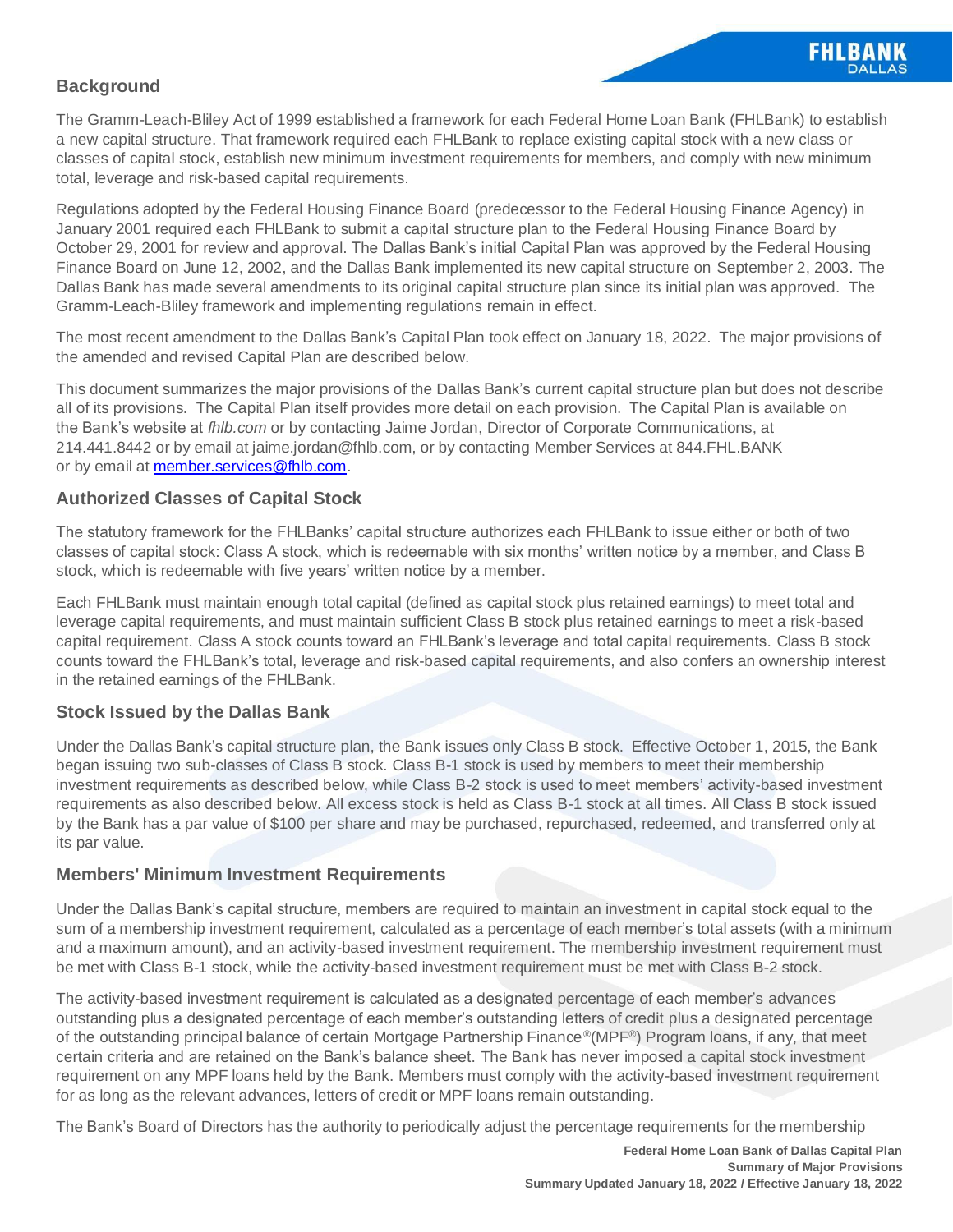and activity-based investment requirements within ranges established in the Capital Plan to ensure the Bank remains adequately and appropriately capitalized. In addition, the Capital Plan also authorizes the Bank's Board of Directors to establish reduced activity-based stock requirements for specifically designated advances offerings.

Although adjustments may be made at any time, the Board of Directors typically reviews minimum investment requirements early each calendar year and adopts appropriate adjustments, if any, for implementation in April of that year. Reduced activity-based stock requirements for specifically designated advances offerings may be adopted at any time.

The current amounts and the authorized ranges for each component of the minimum investment requirements are set forth in the table below. Changes beyond the ranges specified in the Capital Plan and shown in this table would require the Bank's Board of Directors to adopt an amendment to the Capital Plan, which would require approval by the Federal Housing Finance Agency prior to implementation.

| <b>Investment Requirement</b>                                                   | <b>Minimum</b><br><b>Amount</b> | <b>Current</b><br>Amount                       | <b>Maximum</b><br>Amount |
|---------------------------------------------------------------------------------|---------------------------------|------------------------------------------------|--------------------------|
|                                                                                 |                                 |                                                |                          |
| <b>Membership Investment Requirement</b>                                        |                                 |                                                |                          |
| Percent of each member's total assets                                           | 0.02%                           | 0.04%                                          | 0.15%                    |
| Maximum membership investment requirement                                       | \$5 mm                          | \$7 mm                                         | \$25 mm                  |
| Minimum membership investment requirement                                       | \$1,000                         | \$1,000                                        | \$1,000                  |
|                                                                                 |                                 |                                                |                          |
| <b>Activity-Based Investment Requirement</b>                                    |                                 |                                                |                          |
| Advances (percent of advances outstanding)                                      | 2.0%                            | 4.10%                                          | 5.0%                     |
| Specially designated advances offerings                                         |                                 |                                                |                          |
| (percent of designated advances outstanding as<br>determined from time to time) | 2.0%                            | May be<br>established<br>from time-to-<br>time | 5.0%                     |
| <b>Letters of Credit</b>                                                        |                                 |                                                |                          |
| (percent of letters of credit outstanding)                                      | 0.10%                           | 0.10%                                          | 2.0%                     |
| MPF (percent of outstanding principal balance of                                |                                 |                                                |                          |
| designated loans retained by the Bank)                                          | 0.0%                            | $0.00\%$                                       | 5.0%                     |